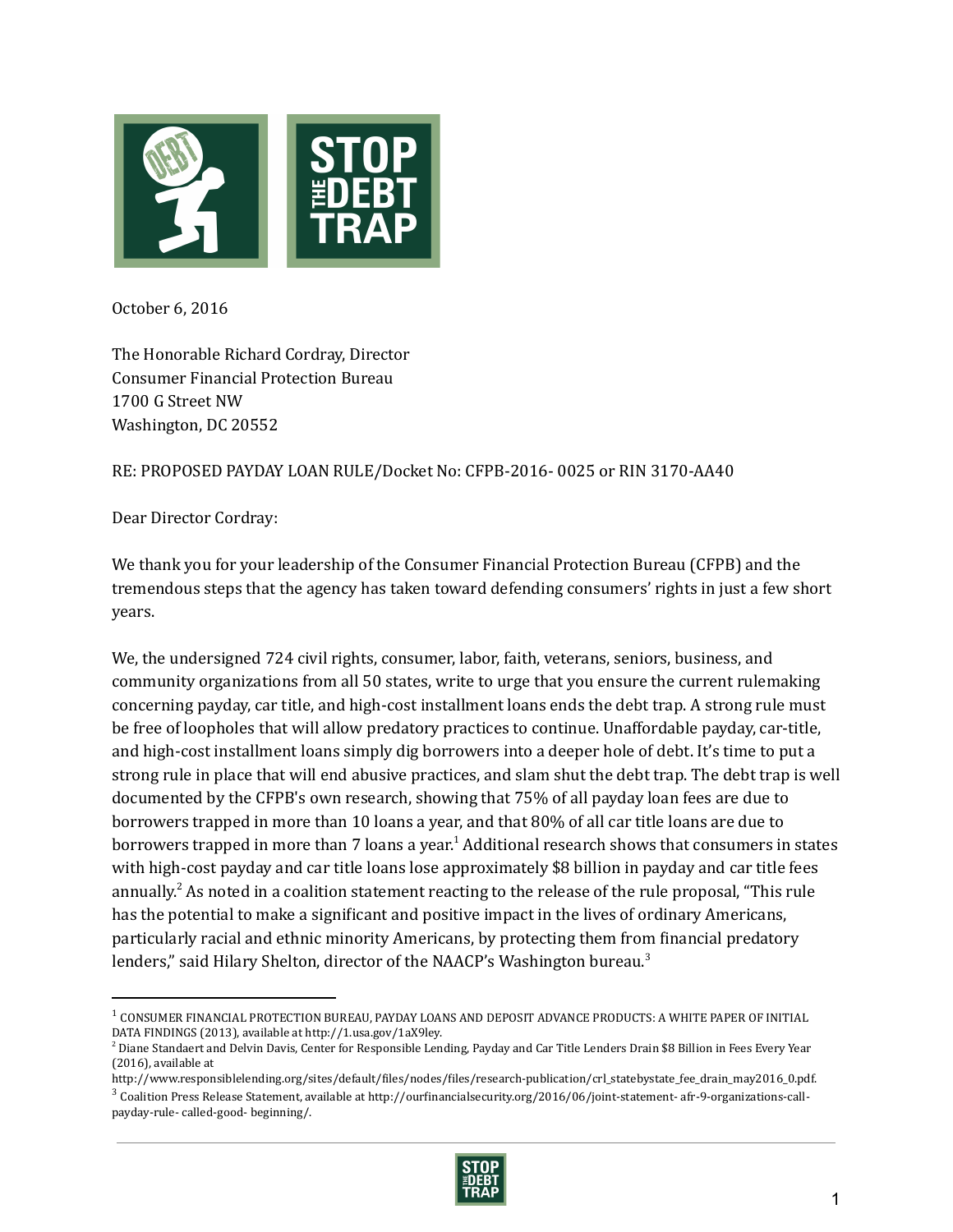Payday and high‐cost lenders, who fail to ensure their loans are affordable and instead rely on aggressive collection tactics, rob borrowers of opportunities to secure a foothold in the mainstream financial services market. Rather, these lenders push safe options further out of reach by locking borrowers into a long‐term debt trap and increasing the likelihood of a cascade of other harmful financial consequences such as bankruptcy, excessive overdraft fees, and involuntary bank closures. The resulting adverse impact can make it even harder to ever find one's way back to mainstream financial services.

Beyond the research, all one needs to do is travel a street in a low-income community or community of color to witness the strikingly high concentration of payday and high‐cost lenders. Additionally, these loans are particularly devastating to individuals with a fixed-income, such as seniors on retirement or Social Security Income. Predatory lenders don't just destroy the financial futures of individuals but also of neighborhoods.

The proposed rule takes a right general approach by establishing an ability-to-repay principle –including consideration of income and expenses. This is extremely significant; while a longstanding tenet of responsible lending, it is one ignored by these abusive industries driven by unaffordable loans. It is a particularly important standard for high‐cost loans where lenders have the right to seize a borrower's bank account, property or wages. However, current loopholes in the proposed rule could allow lenders to continue exploiting people in our communities with their debt trap lending. For example, the rule contains dangerous exceptions to the ability‐to‐ repay requirements, does not provide sufficient protections against flipping of unaffordable loans, and does not go far enough to ensure people have enough money to live on after repaying the loan.

We urge that the CFPB to make the following adjustments to the rule:

- An ability-to-repay test, based on income and expenses, with no exceptions: Apply it to every single loan where the lender takes control over the borrower's checking account, car, other property, or wages.
- Stronger protections against flipping loans: Ensure borrowers can't be stuck in so-called two-week loans for three months or more, and prevent serial flipping of longer-term loans.
- Enhance strong state laws: The rule must not undermine states that prohibit these high-cost abusive loans, and it should deem a violation of state law an unfair practice.
- Close the loopholes: Ensure lenders can't game the rule in a way that leaves borrowers without enough money to live on.

There are currently 14 states plus the District of Columbia that enforce rate caps that effectively prohibit these dangerous payday loans, and families are better off. Capping the rates on payday and car title loans at about 36% is the most effective way to prevent these harms. The CFPB must not

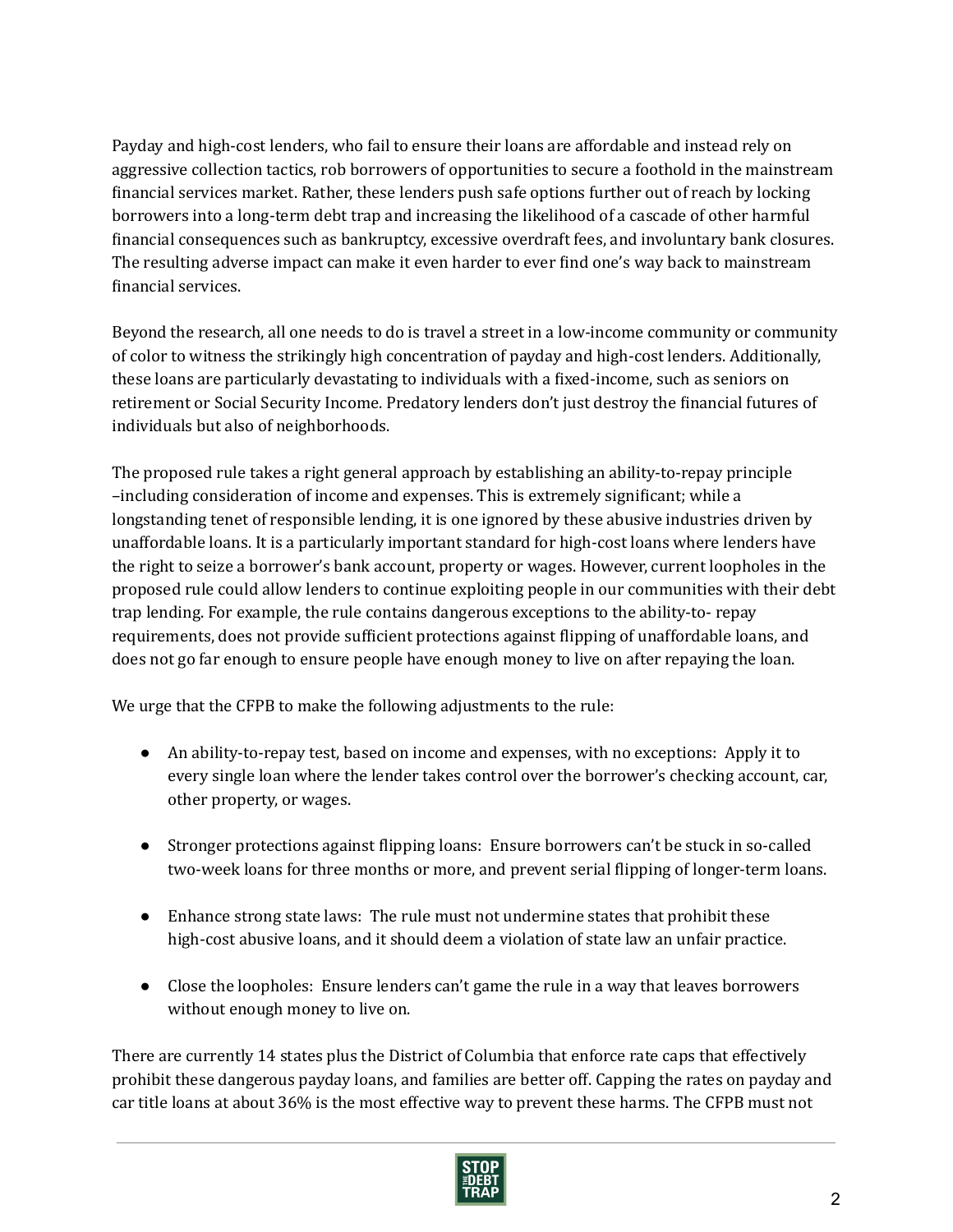undermine these strong state laws, and must go further to deem that making or offering a loan in violation of a state law is an unfair, abusive, and deceptive practice.

The above principles are the foundation to ensure the proposed rule can effectively end the debt trap. We greatly appreciate your attention to this critical issue. We look forward to working with the CFPB on establishing clear rules to prevent unfair and abusive lending practices.

Should you have any questions or if you would like additional information, please feel free to contact Gynnie Robnett at gynnie@ourfinancialsecurity.org or at 202-466-5671.

## Sincerely,

## National

9to5, National Association of Working Women AFL‐CIO African American Health Alliance African American Ministers In Action Alliance for Justice Allied Progress American Federation of State, County and Municipal Employees (AFSCME) Americans for Financial Reform Association of Farmworker Opportunity Programs (AFOP) Campaign for America's Future Catholics in Alliance for the Common Good CDFI Coalition Center for Community Change Center for Popular Democracy Center for Responsible Lending Coalition on Human Needs Communications Workers of America (CWA) Consumer Action Consumer Federation of America Consumers Union Corporation for Enterprise Development (CFED) Daily Kos Ecumenical Poverty Initiative Franciscan Action Network Good Jobs First Jobs With Justice Leadership Conference on Civil and Human Rights League of United Latin American Citizens Main Street Alliance **MHAction** 

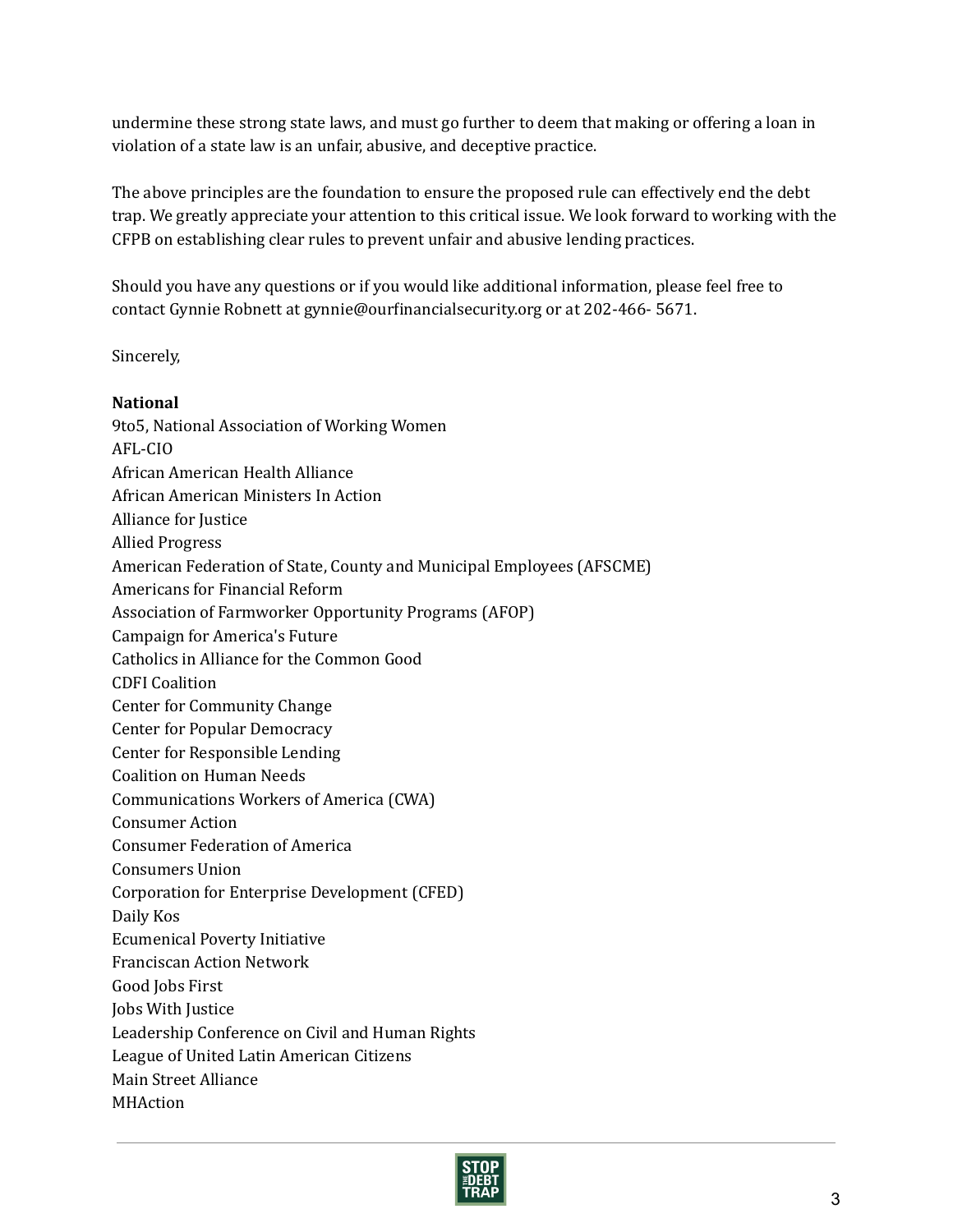Mi Familia Vota MomsRising NAACP National Advocacy Center of the Sisters of the Good Shepherd National A. Philip Randolph Institute National Association of Consumer Advocates National Association of Consumer Bankruptcy Attorneys National CAPACD - Coalition for Asian Pacific American Community Development National Center for Law and Economic Justice National Community Reinvestment Coalition (NCRC) National Consumer Law Center (on behalf of its low income clients) National Council of La Raza National Domestic Workers Alliance National Employment Law Project National Fair Housing Alliance National Partnership for Women & Families National Rural Social Work Caucus NETWORK Lobby for Catholic Social Justice People Demanding Action People's Action PICO National Network Progressive Congress Action Fund Provincial Council of the Clerics of St. Viator Public Citizen Racial and Ethnic Health Disparities Coalition Restaurant Opportunities Centers‐United Sargent Shriver National Center on Poverty Law Southern Poverty Law Center Student Action The Capital Good Fund The National Reentry Network for Returning Citizens U.S. PIRG Union for Reform Judaism UNITE HERE International Union United for a Fair Economy Voices for Progress Working Families Organization

# Alabama

Alabama Arise Alabama CBF Alabama Faith Council Alliance for Responsible Lending in Alabama (ARLA)

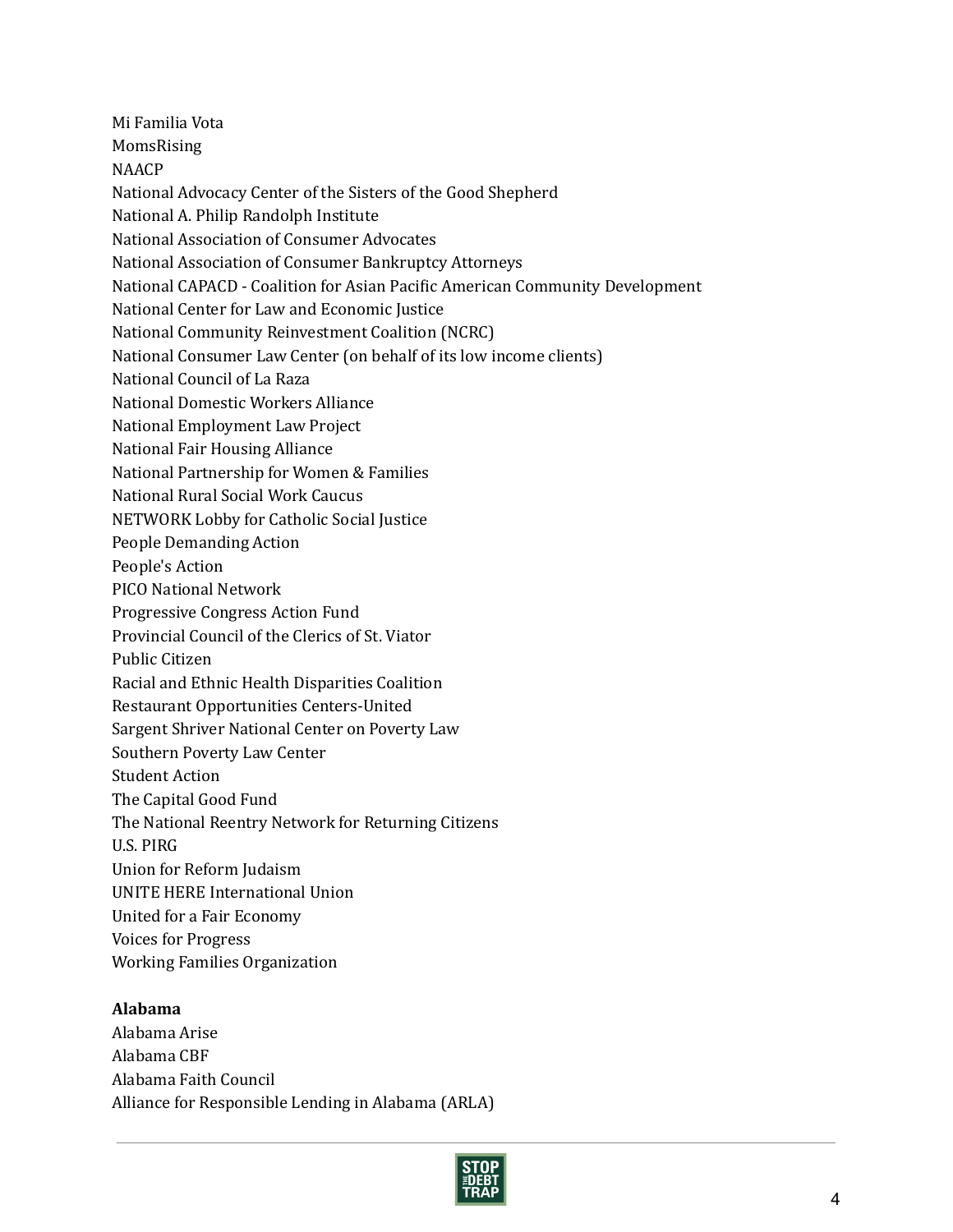Arise Calhoun County Auburn Unitarian Universalist Fellowship Beloved Community Church (Birmingham) Birmingham Progressive Christian Alliance Church Women United Birmingham Alabama Community Foundation of Greater Birmingham Doctors Adams and Snow, Counseling and Consulting, LLC Fairhope Friends Meeting Family Counseling Center of Mobile, Inc. Gowen Consulting Greater Birmingham Ministries Heritage Training and Career Center JustFaith Community North Alabama Conference of the United Methodist Church Advocacy and Justice Team OLV JustFaith Community Phillips Temple CME Church Progressive Women of Northeast Alabama The Women's Fund of Greater Birmingham Tuscaloosa Citizens Against Predatory Practices United Methodist Inner City Mission VOICES for Alabama's Children YWCA Central Alabama

## Alaska

Alaska Public Interest Research Group (AKPIRG)

## Arizona

Arizona Coalition to End Sexual and Domestic Violence Arizona Community Action Association Arizona PIRG Catholic Community Services of Southern Arizona Center for Economic Integrity Children's Action Alliance Living United for Change in Arizona (LUCHA) Progress Now Arizona Protecting Arizona's Family Coalition United Way of Tucson and Southern Arizona

## Arkansas

Arkansas Advocates for Children and Families Arkansans Against Abusive Payday Lending Northcentral Arkansas Development Council, Inc. OMNI Center for Peace, Justice & Ecology

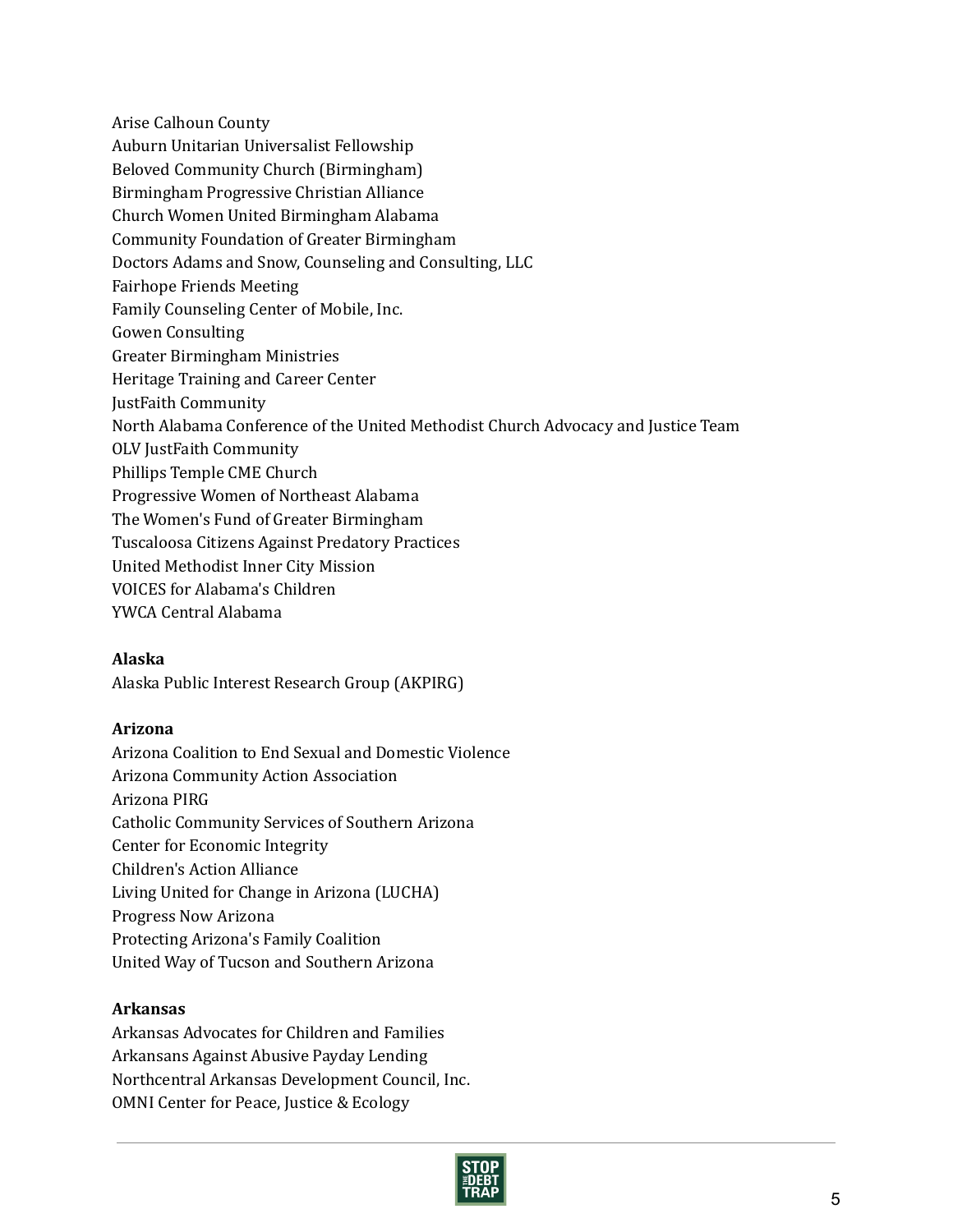Faith Voices Arkansas

### California

Ascension Lutheran Church Asian Law Alliance Boyle Heights East LA Coalition CA Labor Federation California Association of Food Banks California Reinvestment Coalition CALPIRG CAMEO Community Action Marin Consumer Federation of California Consumers for Auto Reliability and Safety Contra Costa AFL‐CIO Labor Council Daughters of Charity Province of Los Altos Hills Family Emergency Shelter Coalition Law Foundation of Silicon Valley MAAC Mission Asset Fund Mission Economic Development Agency (MEDA) Montebello Housing Development Corporation MyPath Neighborhood Housing Services of the Inland Empire People Organized for Westside Renewal (POWER) PolicyLink Public Law Center Renaissance Entrepreneurship Center RESULTS San Francisco The Multicultural Real Estate Alliance for Urban Change United Way Bay Area United Ways of California

## Colorado

Bell Policy Center CLLARO Colorado AFL‐CIO Colorado Center on Law and Policy Colorado People's Alliance CoPIRG Denver Area Labor Federation, AFL‐CIO Doing Justice LLC Generation Latino

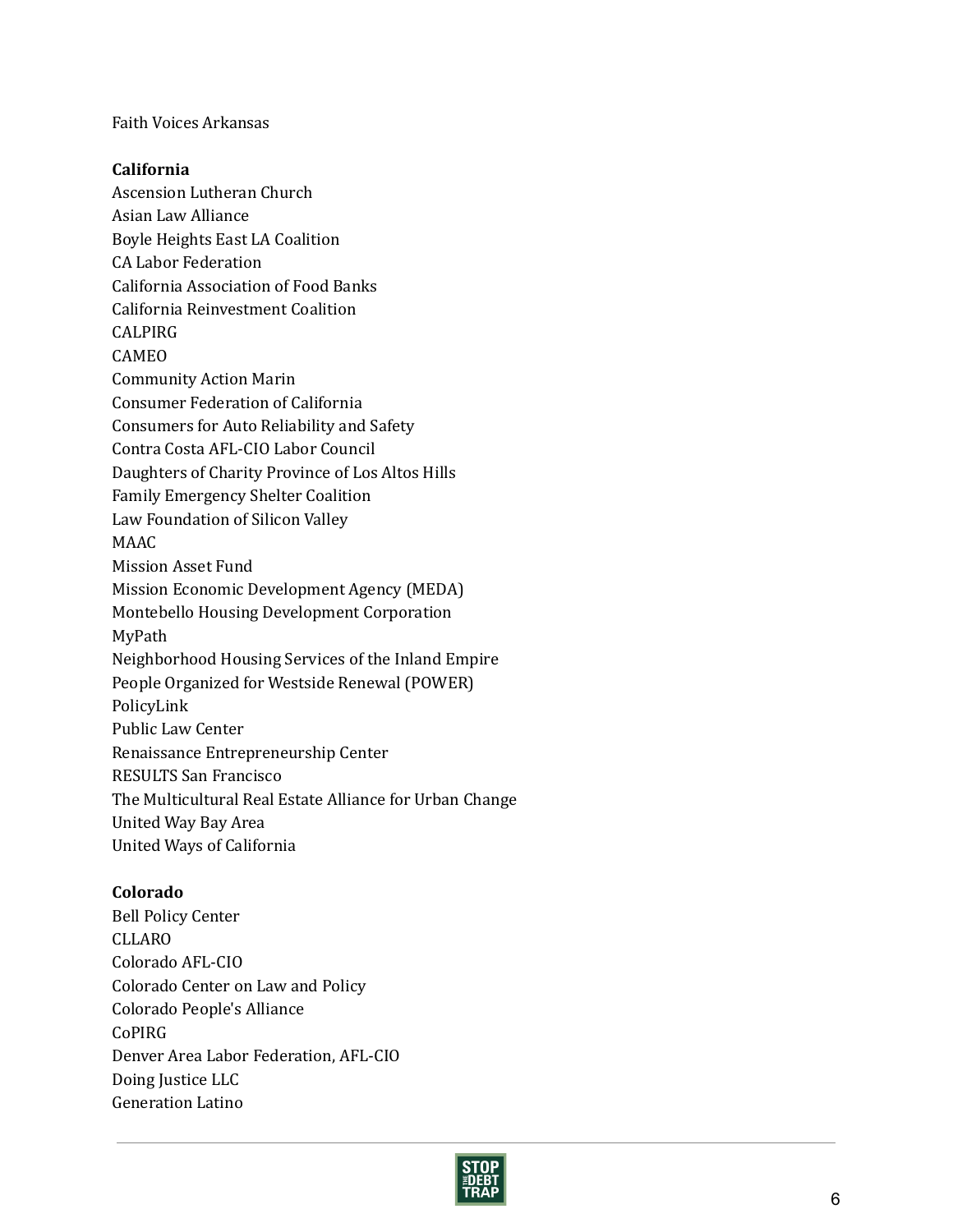Highlands Church Denver NAACP CO MT WY State Conference Rose of Sharon Tabernacle Servicios de La Raza The Interfaith Alliance of Colorado

### Connecticut

Connecticut Appleseed Center for Law & Justice, Inc. Connecticut Association for Human Services Connecticut Citizen Action Group Connecticut Fair Housing Center Connecticut Legal Services, Inc. Connecticut Voices for Children ConnPIRG New Haven Legal Assistance Association

## Delaware

A. P. R. I. CROSS Delaware Alliance for Community Advancement Delaware Community Reinvestment Action Council, Inc. Delaware Financial Literacy Institute Delaware Housing Coalition Edgemoor Revitalization Cooperative, Inc Sussex Unity

## District of Columbia

Institute for Policy Studies, Global Economy Project Mommie Activist and Sons

#### Florida

Catalyst Miami Central Florida Jobs with Justice Centro de Ayuda para los Hispanos Inc. CoreHealth Services Faith in Florida Farmworker Association of Florida Inc. Florida AFL‐CIO Florida Alliance for Consumer Protection Florida Alliance for Retired Americans Florida Council of Churches

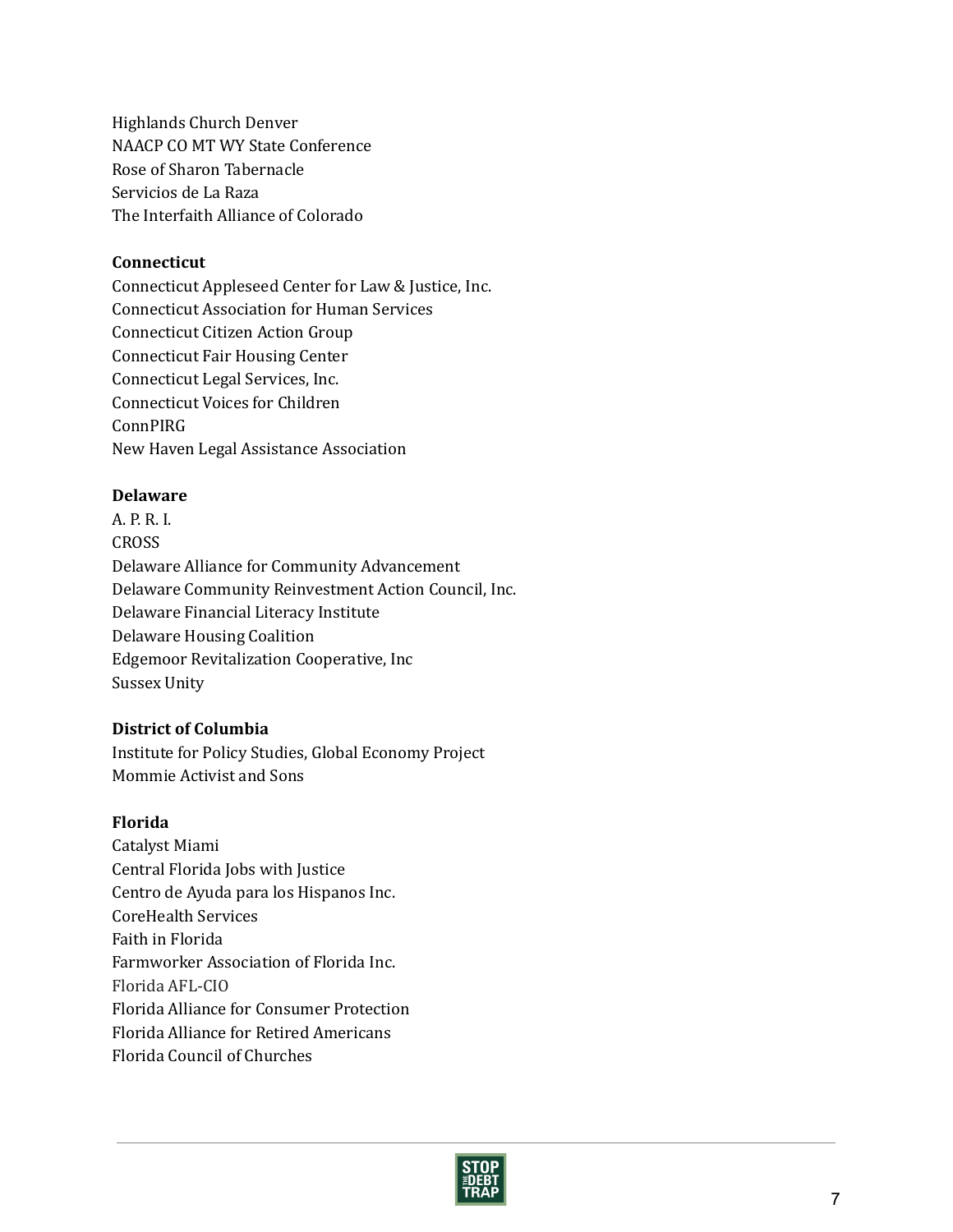Florida Consumer Action Network Florida PIRG Jacksonville Area Legal Aid, Inc. John Flickinger ‐ Jubilee Consultants & Beacon College Prep Life Changers Global Nation Ministries Progress Florida RCMA Redlands Christian Migrant Association Rural Neighborhoods Treasure Coast (FL) Chapter of The Links, Inc War on Poverty‐Florida/RAISE Florida Network

## Georgia

Atlanta North Georgia Labor Council AFL/CIO CASH Prosperity Campaign Georgia PIRG Georgia State AFL‐CIO Georgia Watch Green Forest CDC Southern Professional Solutions Urban Asset Builders

### Hawaii

Faith Action for Community Equity Hawaii Appleseed Center for Law & Economic Justice Hawaiian Community Assets

### Idaho

Idaho Community Action Network Radio Voz Latina United Vision of Idaho

## Illinois

AFSCME Council 31 AIDS Foundation of Chicago BCMW Community Services Bloomington & Normal Trades & Labor Assembly Chicago Federation of Labor Chicago Student Action Citizen Action of Illinois Coalition to Restore Democracy Community Renewal Society First Presbyterian Church Friends of Bell Smith Springs

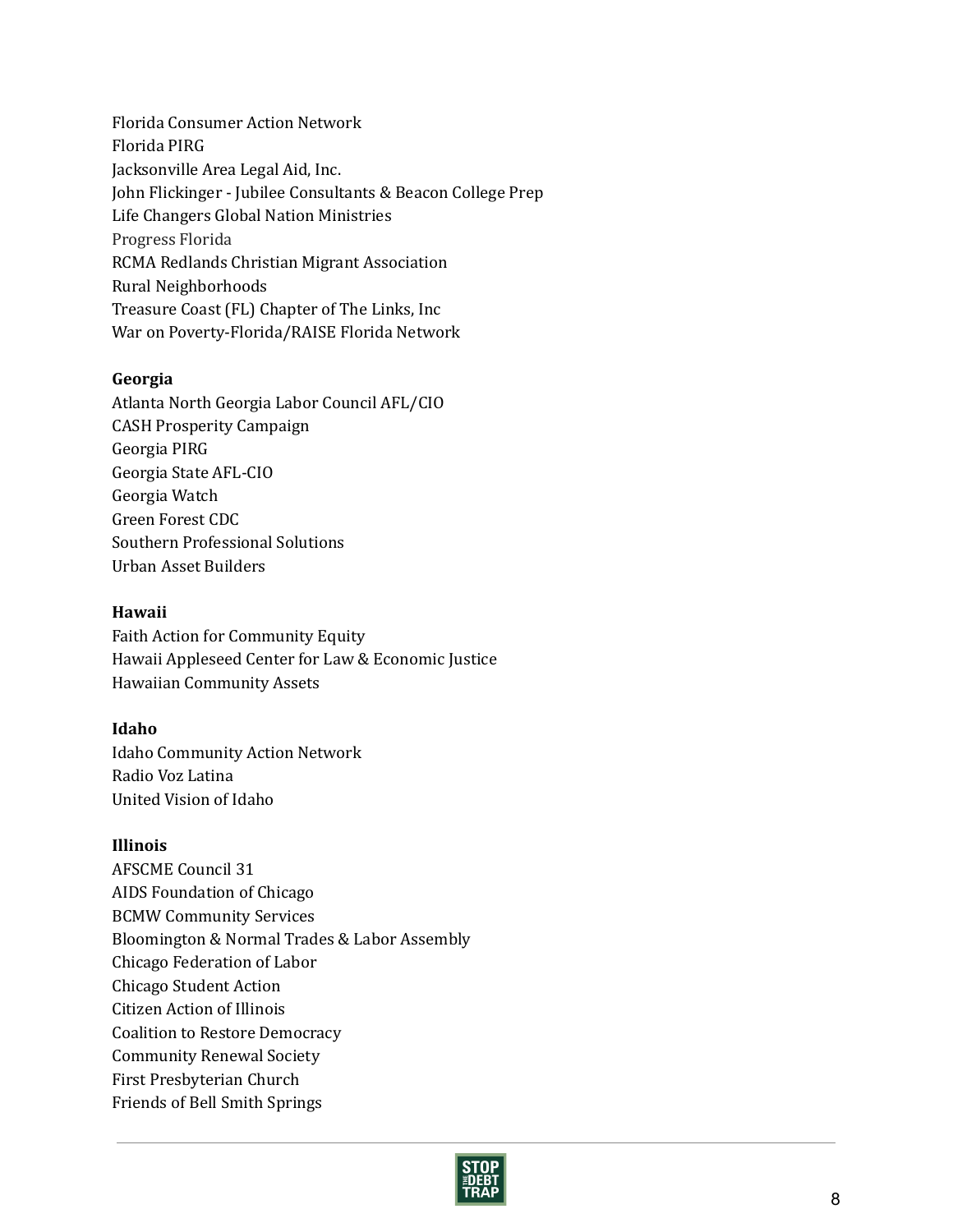Grassroots Collaborative

- Heartland Alliance for Human Needs & Human Rights
- Heaven's View Christian Fellowship
- Housing Action Illinois
- Illinois Alliance for Retired Americans
- Illinois Asset Building Group
- Illinois Coalition for Immigrant and Refugee Rights
- Illinois Federation of Teachers
- Illinois Main Street Alliance
- Illinois People's Action
- Illinois PIRG
- Jane Addams Senior Caucus
- Jewish Council on Urban Affairs
- Metropolitan Tenants Organization
- Monsignor John Egan Campaign for Payday Loan Reform
- Move to Amend Kane
- Mt. Zion Baptist Church
- NWSC Move to Amend
- ONE Northside
- Partners In Community Building, Inc.
- Project IRENE
- SEIU Illinois
- Springfingfield & Central Illinois Trades & Labor Council
- St. John AME Church, Springfield IL
- The People's Lobby
- U2Cando
- Woodstock Institute
- YWCA of Quincy

# Indiana

Business Ownership Initiative City of Gary Community Development Division Coalition for Homelessness Intervention and Prevention ELCA IN/KY Synod CORE Team Families First Indiana, Inc. HomesteadCS Indiana Assets & Opportunity Network Indiana Association for Community Economic Development Joshua's Hand, Inc. Jubilee Initiative For Financial Inclusion The Julian Center Northwest Indiana Reinvestment Alliance PDL Strategy Team

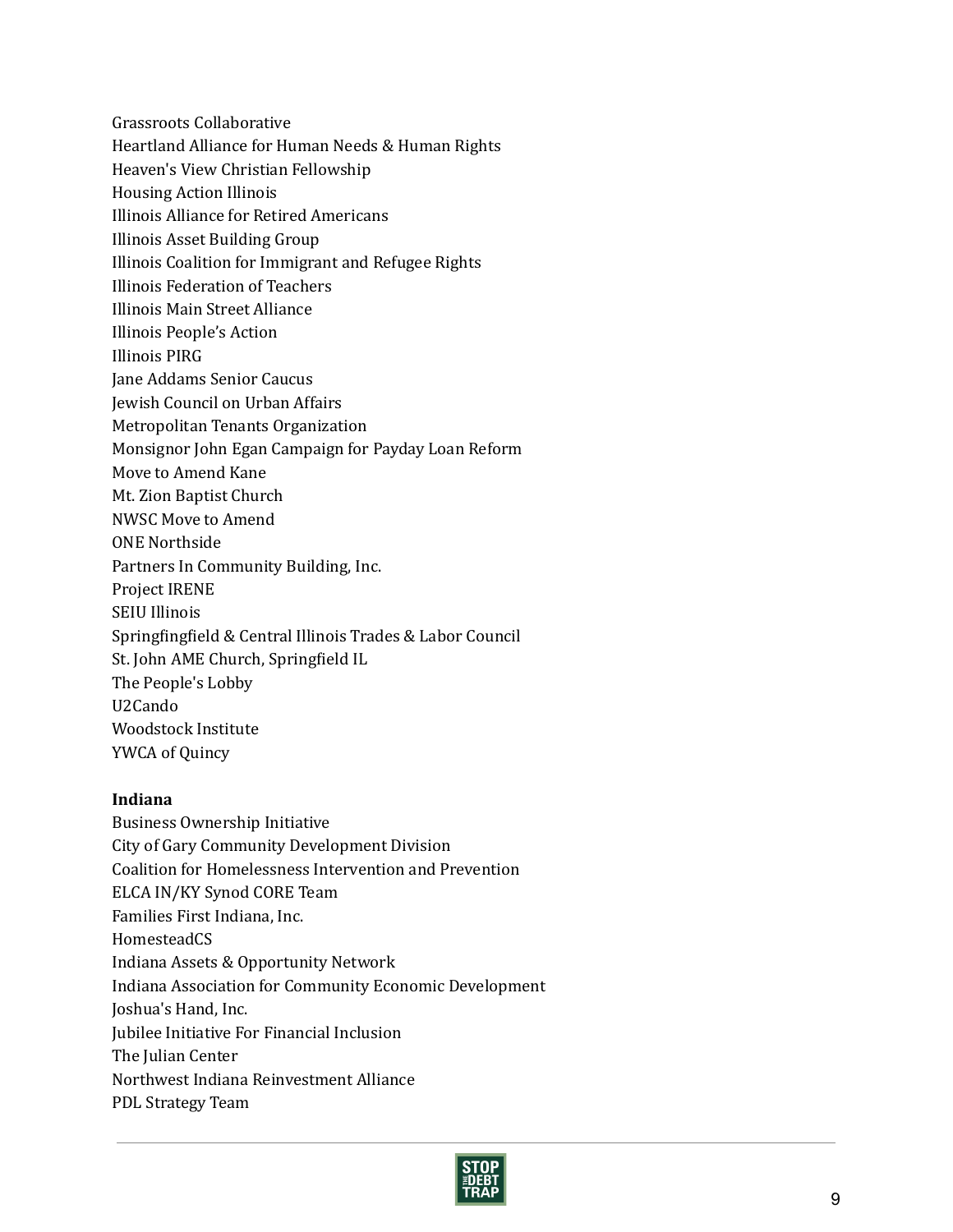SEIU Healthcare Illinois Indiana Wabash County YMCA

## Iowa

BioLogistics LLC Iowa Citizen Action Network Iowa Citizens for Community Improvement Iowa Federation of Labor, AFL‐CIO Iowa PIRG Iowa Student Action South Central Iowa Federation of Labor, AFL‐CIO Voting For You

### Kansas

Kansas AFL‐CIO Sunflower Community Action

### Kentucky

Catholic Conference of Kentucky Fahe Gateway Homeless Coalition, Inc. Homeless & Housing Coalition of Kentucky Kentucky Center for Economic Policy Kentucky Coalition Against Domestic Violence Kentucky Council of Churches Kentucky Equal Justice Center Kentucky Habitat for Humanity, Inc. Kentucky Resources Council, Inc. Kentucky Youth Advocates Lawrence and Augusta Hager Educational Foundation Metropolitan Housing Coalition Sisters of Charity of Nazareth Congregational Leadership Sisters of Charity of Nazareth Western Province Leadership The Coalition for the Homeless, Inc.

### Louisiana

Central Trades & Labor Council Fund 17 Jesuit Social Research Institute, Loyola University New Orleans

## Maine

CA\$H Maine Maine Center for Economic Policy

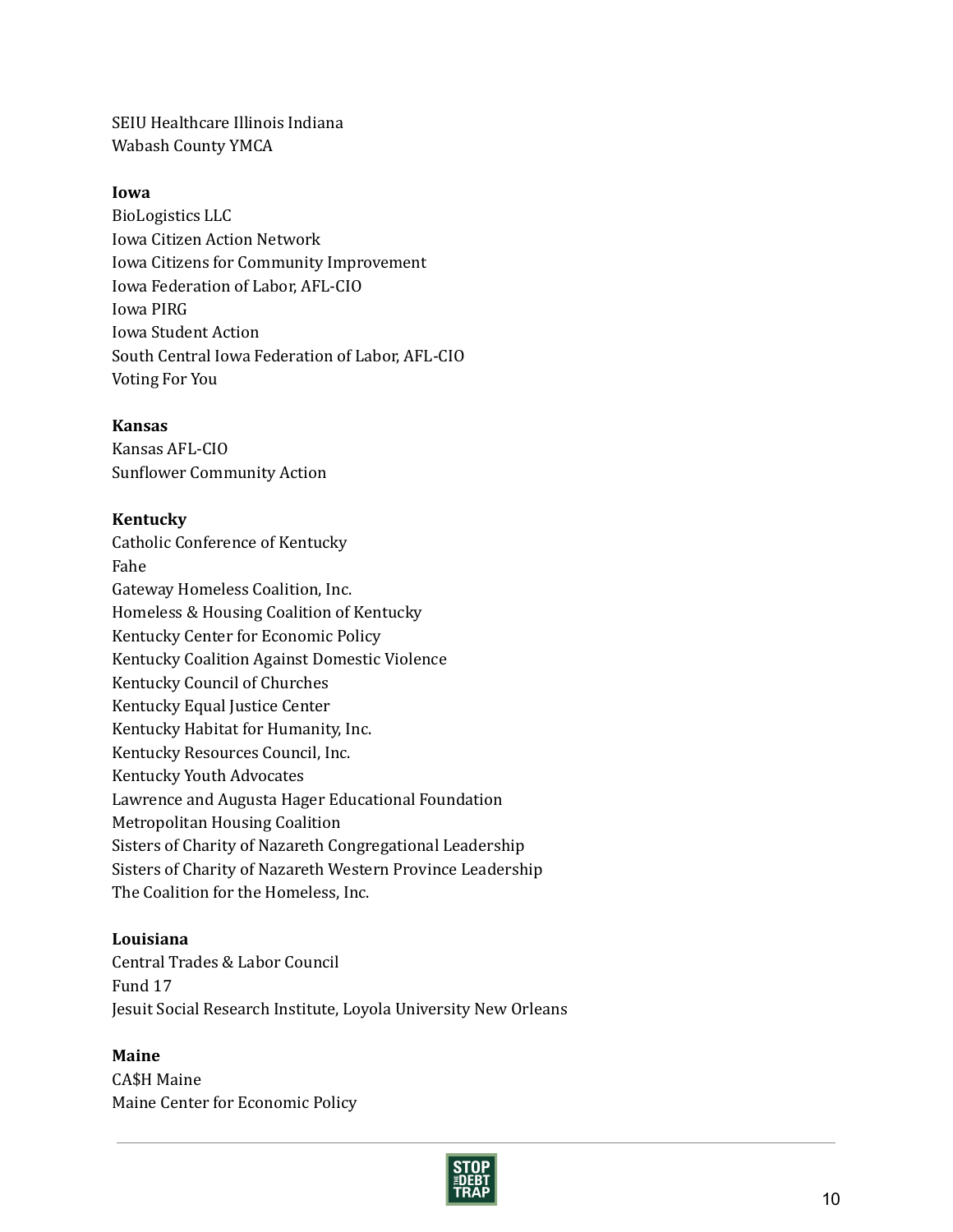Maine People's Alliance S. Fernald's Country Store

### Maryland

Baltimore CASH Campaign Baltimore Neighborhoods, Inc. Benedictine Sisters of Baltimore CAFE Montgomery MD Diversified Housing Development, Inc. HomeFree‐USA Housing Options & Planning Enterprises, Inc. Maryland Consumer Rights Coalition Maryland and DC AFL‐CIO Maryland PIRG PeterCares House Prince George's CASH Campaign Progress Maryland Public Justice Center Workplace Fairness Xaverian Brothers

#### **Massachusetts**

CNAHS Consumer Advisory Commission Greater Boston Labor Council Mass. Association of CDCs Massachusetts Communities Action Network MASSPIRG Neighbor to Neighbor Massachusetts New Beginnings ‐SMOC Revere Consumer Affairs Office SMOC Behavioral Healthcare St. Andrews Episcopal Church The Midas Collaborative

#### Michigan

Belmont Community Council Coalition of Church and Community Community Development Advocates of Detroit Community Economic Development Association of Michigan (CEDAM) Economic Justice Alliance of Michigan Detroit Action Commonwealth

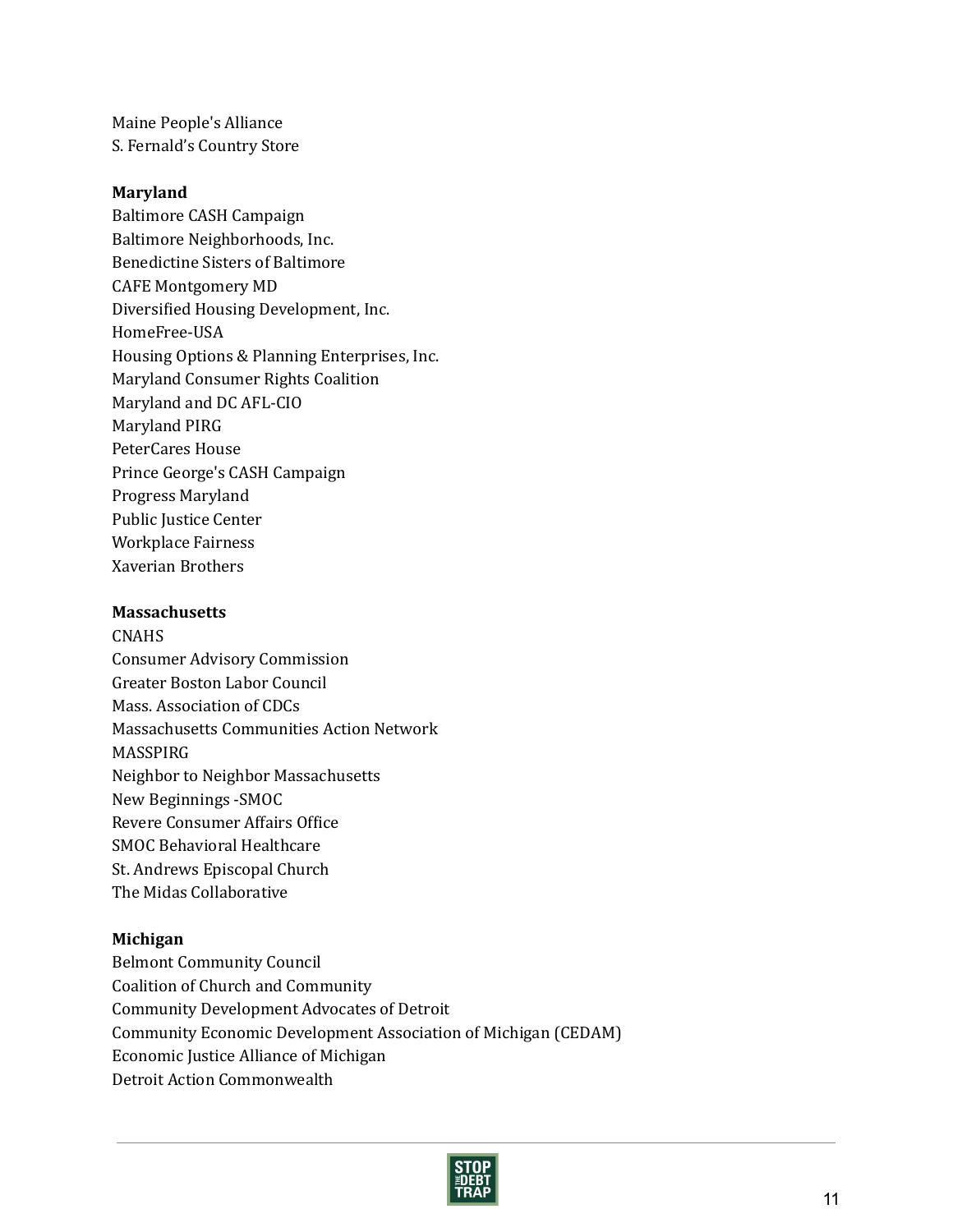Good Jobs Now Greater Lansing Housing Coalition Greater Mt. Tabor Baptist Church Groundcover News International Hope Center Metropolitan A.M.E. Zion Church Michigan Citizen Action Michigan League for Public Policy Michigan Poverty Law Program Michigan United PIRG in Michigan (PIRGIM) Pleasant Grove Baptist Church Progress Michigan Restaurant Opportunities Center (ROC) Michigan Sanctuary of the Holy Spirit Church Triumphant Life Christian Church Upper Peninsula Regional Labor Federation Western Upper Peninsula Community Labor Council

### Minnesota

Minnesota AFL‐CIO Exodus Lending Holy Trinity Lutheran Church, ELCA ISAIAH Lutheran Advocacy ‐ Minnesota New Creation Church TakeAction Minnesota

#### Missouri

Communities Creating Opportunity Eastern Jackson County Justice Coalition Empower Missouri Faith Voices for Jefferson City Faith Voices of Southwest Missouri Heartland District United Methodist Women Homeowners Against Deficient Dwellings Metro Organization for Racial and Economic Equity Metro St. Louis Coalition for Inclusion and Equity, M‐SLICE Missourians Organizing for Reform and Empowerment (MORE) Missouri Community Action Network Missouri Faith Voices Missouri Jobs with Justice Missouri PIRG

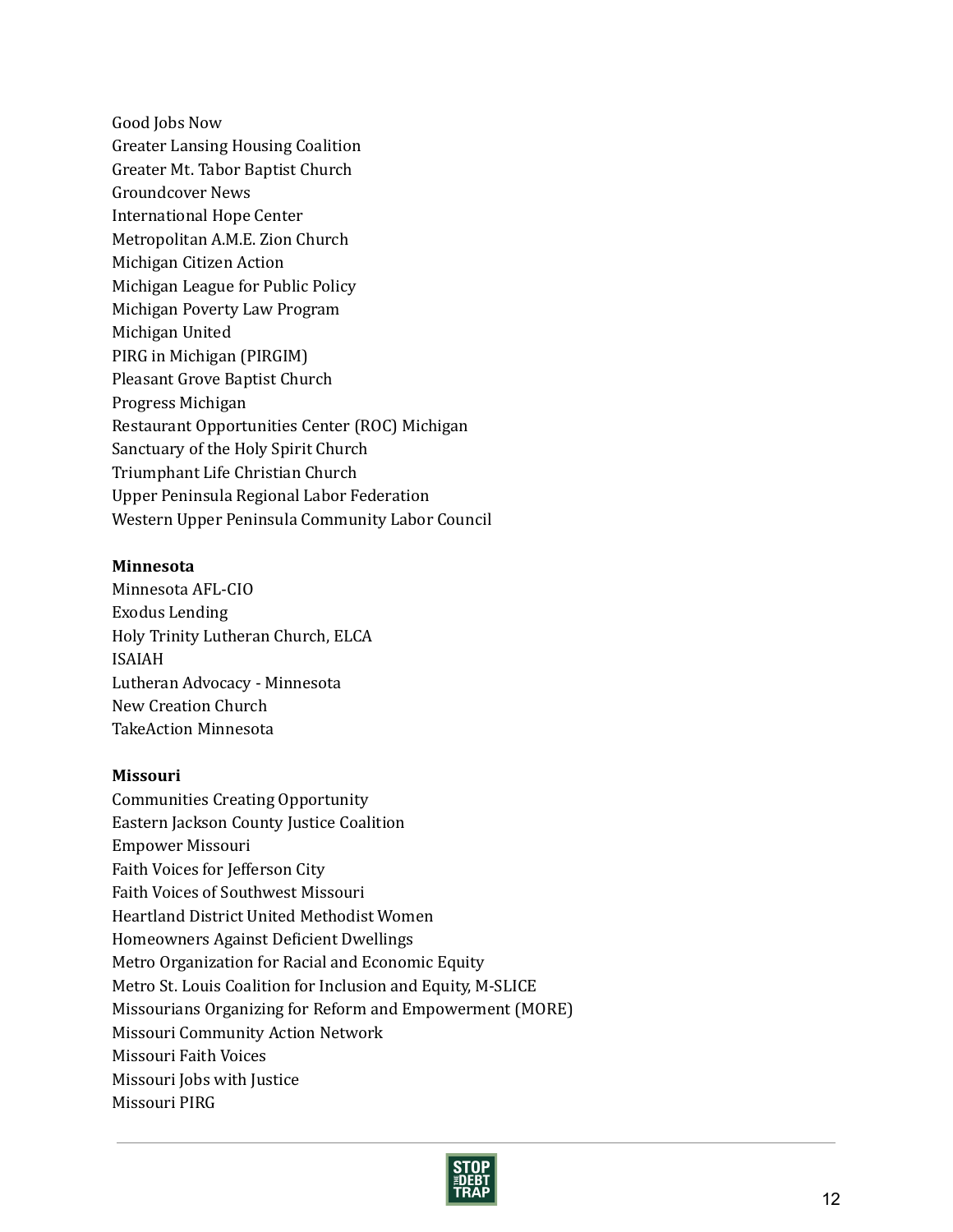Quinn Chapel African Methodist Episcopal Church SEIU MO/KS State Council United Methodist Women

## Mississippi

Coalition for a Prosperous Mississippi East Biloxi Community Collaborative Mississippi Center for Justice Mississippi Human Services Coalition

## Montana

Agadas Integrated Wellness Angela's Piazza: Women's Drop‐In Center Central Montana Central Labor Council Emmaus Campus Ministry, ELCA First English Lutheran Church Billings Greater Yellowstone Central labor Council Homeword, Inc. Indian People's Action Laborers' Local #1686 MEA‐MFT Missoula Area Central Labor Council, AFL‐CIO Montana Organizing Project Montana PIRG Montana State AFL‐CIO Montana State Council of Professional Fire Fighters Montana State Firemen's Association NeighborWorks Great Falls Royal Realty, Inc Rural Dynamics Inc. Southwestern Montana Central Labor Council YWCA Great Falls

# Nebraska

Nebraska State AFL‐CIO Voices for Children in Nebraska

# Nevada

FUSED ‐ Students for Social Change Legal Aid Center of Southern Nevada Lutheran Episcopal Advocacy in Nevada Progressive Leadership Alliance of Nevada (PLAN) Saint Therese of the Little Flower Catholic Church

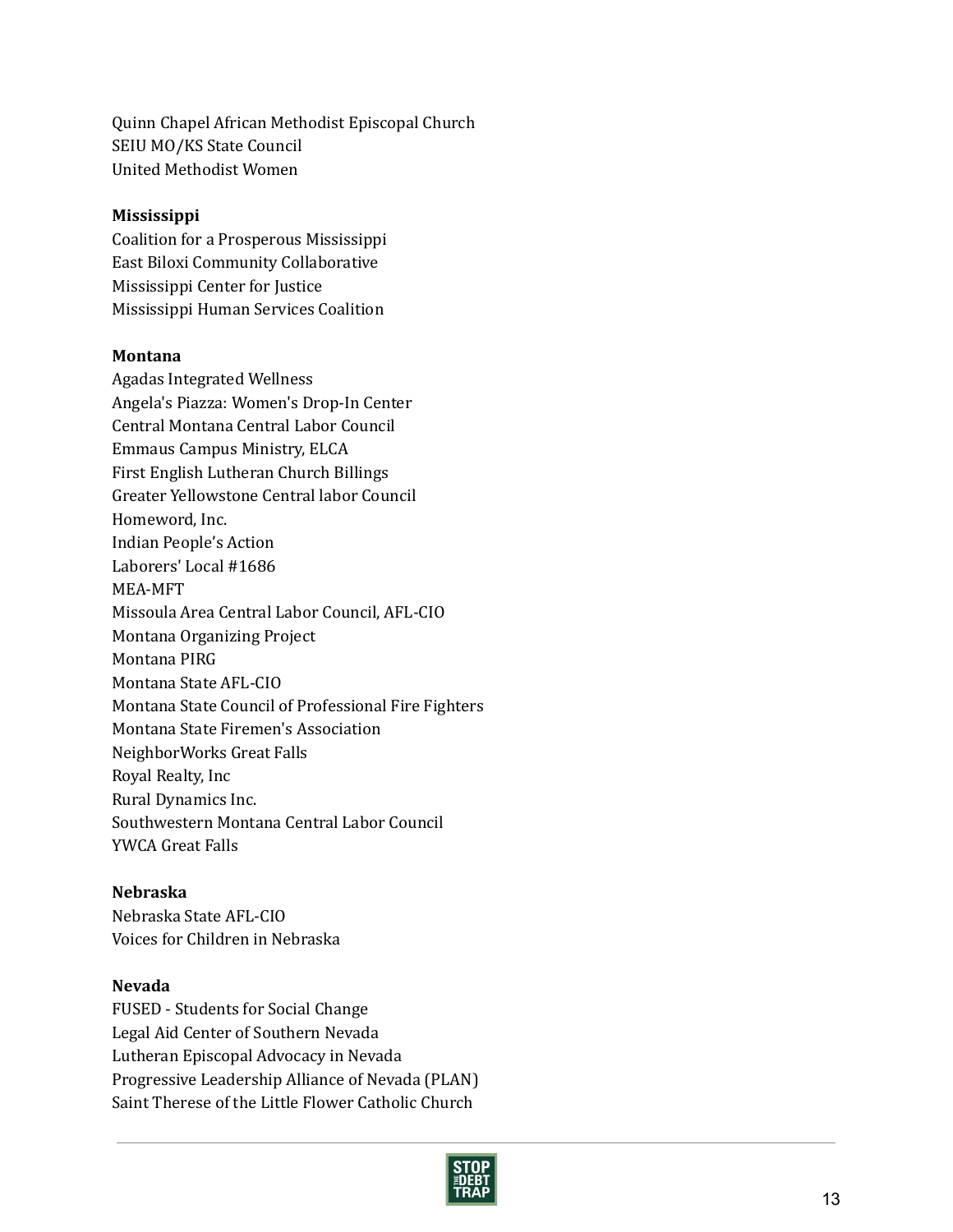### New Hampshire

Granite State Organizing Project (GSOP) Nashua Soup Kitchen and Shelter, Inc. New Hampshire Citizens Alliance New Hampshire Legal Assistance NHPIRG United Valley Interfaith Project

### New Jersey

CWA Local 1081 GLP LLC Housing Community Development Network of New Jersey Hudson County Central Labor Council National Organization for Women of New Jersey New Jersey Citizen Action New Jersey Organizing Project New Jersey Tenants Organization NJ PIRG Northern NJ chapter, National Organization for Women Sandkamp Woodworks LLC

#### New Mexico

Southwest Organizing Project Catholic Charities of Southern New Mexico New Mexico Conference of Churches New Mexico Fair Lending Coalition New Mexico Voices for Children NMPIRG Partnership for Earth Spirituality Tierra del Sol Housing Corporation Ward 11A Progressive Democrats

## New York

Affordable Housing Partnership Association for Neighborhood and Housing Development Bronx Legal Services Brooklyn Coop Federal Credit Union Brooklyn Legal Services Brooklyn Legal Services Corporation A Brooklyn‐wide Interagency Council of the Aging Educational Fund Center for NYC Neighborhoods Central New York Citizens in Action

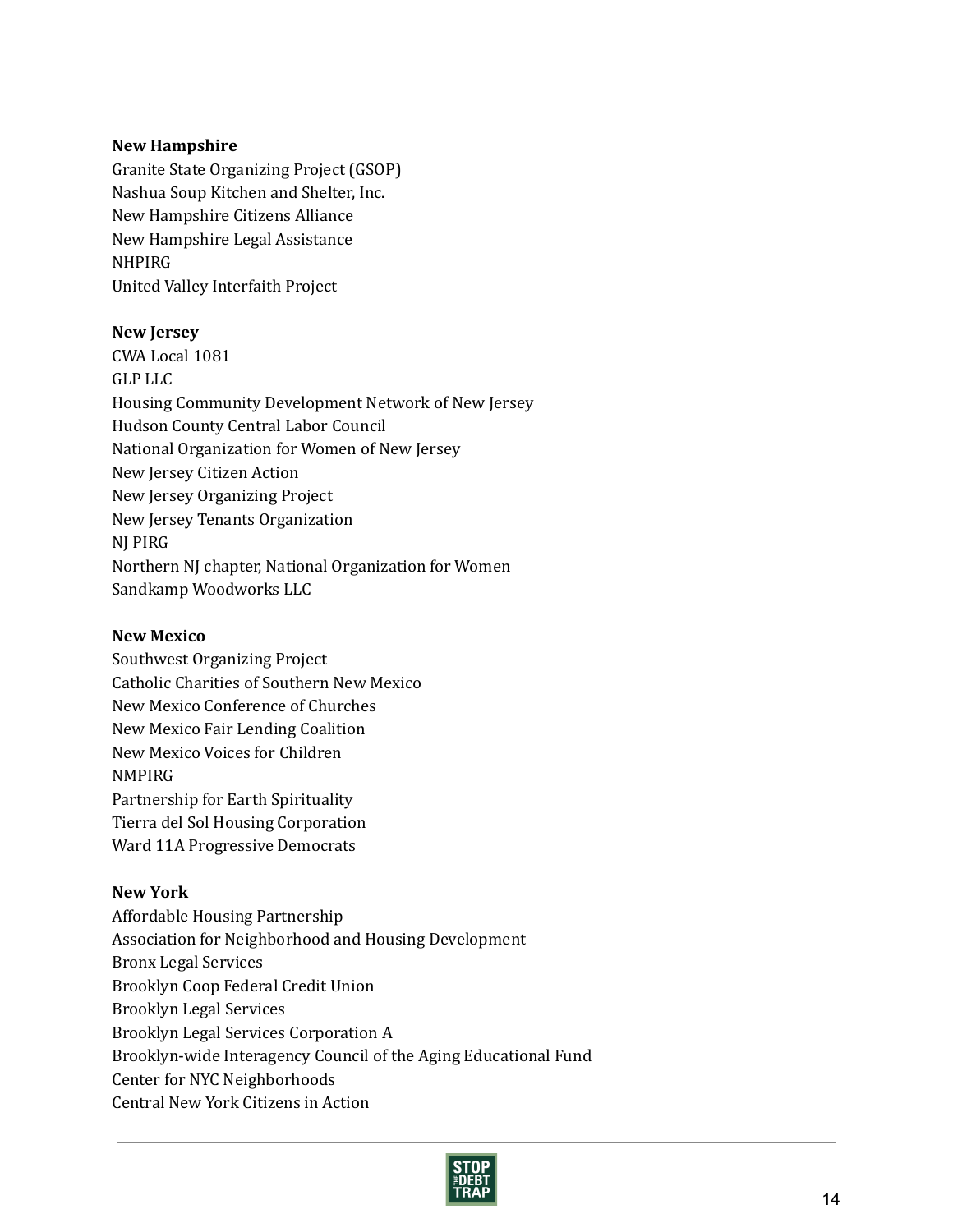Chhaya CDC Church Women United in New York State Citizen Action of New York Community Capital New York Community Voices Heard Cultural Renaissance for Economic Revitalization DC 37 Municipal Employees Legal Services **Demos** Ellicott District Community Development, Inc. ERASMUS NEIGHBORHOOD FEDERATION Fifth Avenue Committee Foreclosure Resisters, Inc. Grow Brooklyn Hebrew Free Loan Society IMPACCT BROOKLYN JASA/Legal Services for the Elderly The Legal Aid Society Legal Services NYC Lower East Side People's Federal Credit Union Manhattan Legal Services Margert Community Corporation MFY Legal Services, Inc. Neighborhood Trust Financial Partners Neighbors Helping Neighbors, Inc. New York Communities For Change New Economy Project New York Legal Assistance Group New York State AFL‐CIO New York Statewide Senior Action Council, Inc. Northwest Bronx Community Clergy Coalition Picture the Homeless PUSH Buffalo Queens Legal Services Rensselaer County Housing Resources, Inc. Restaurant Opportunities Center of New York Rockland Housing Action Coalition Staten Island Legal Services Syracuse United Neighbors Syracuse University College of Law Consumer Law Clinic Teamsters Local 237 The Financial Clinic Tompkins County (NY) Workers' Center

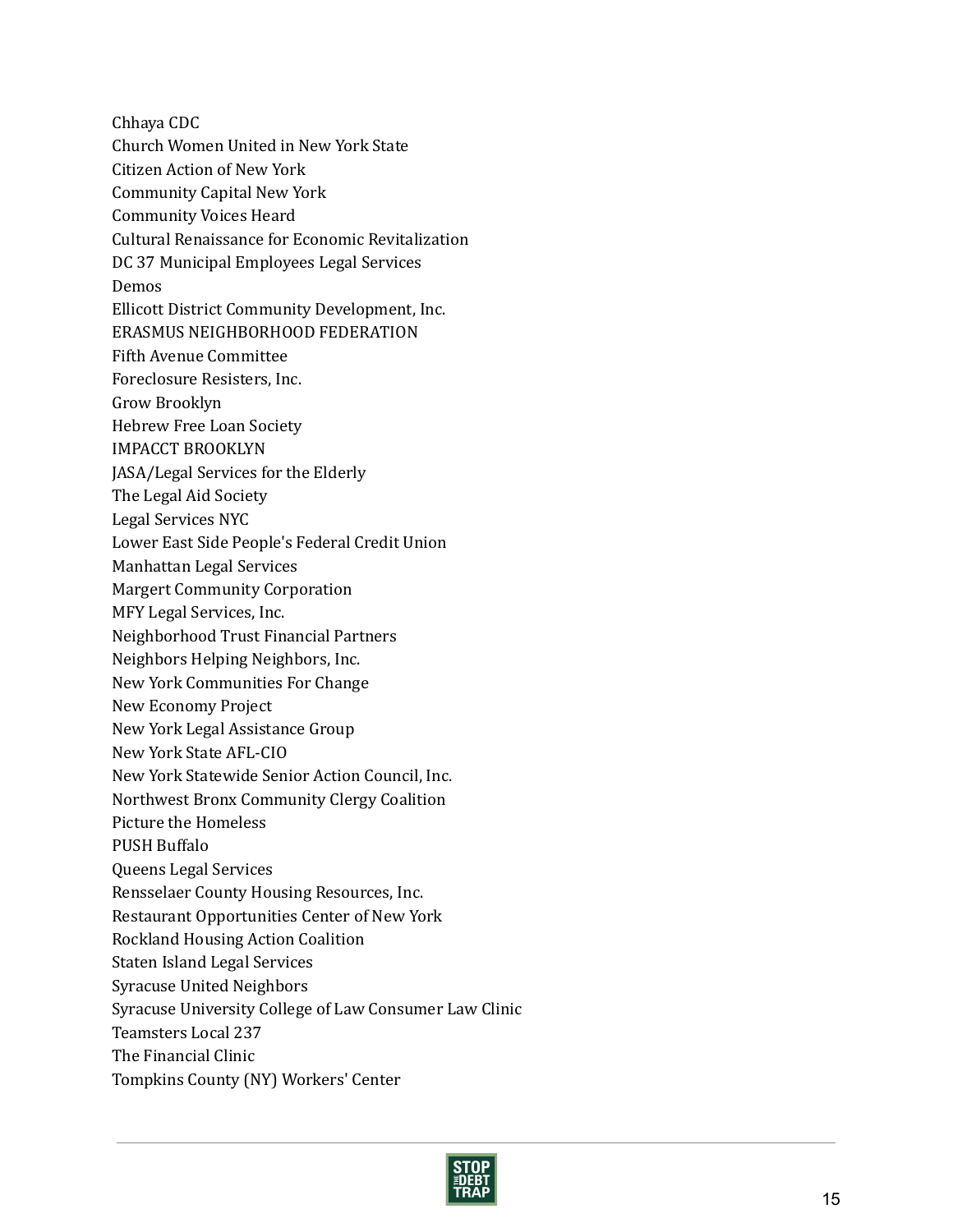Troy Rehabilitation and Improvement Program UNHS HomeOwnershipCenter Unity Fellowship of Christ Church University Neighborhood Housing Program Urban Homesteading Assistance Board VOCAL New York Westchester Residential Opportunities Inc. Western New York Council on Occupational Safety and Health Western New York Law Center The Working World

## North Carolina

Asheville Area Habitat for Humanity Carolina Jews for Justice Carolina Small Business Development Fund Center for Financial and Human Dignity Centre for Homeownership & Economic Development Church Women United in Raleigh and Wake County Community Link Crystal Coast Habitat for Humanity Ecusta Credit Union Financial Protection Law Center Forward Together Moral Movement Mountain People's Assembly NC Justice Center NC State AFL‐CIO **NCPIRG** North Carolina Council of Churches Olive Hill Community Economic Development Corporation, Inc Reinvestment Partners

## North Dakota

Community Action Partnership Dickinson/Williston Regions Community Action Partnership of North Dakota Family Voices of North Dakota Great Plains Food Bank North Dakota AFL‐CIO North Dakota Economic Security and Prosperity Alliance Red River Valley Community Action West River Head Start

Ohio BREAD Organization

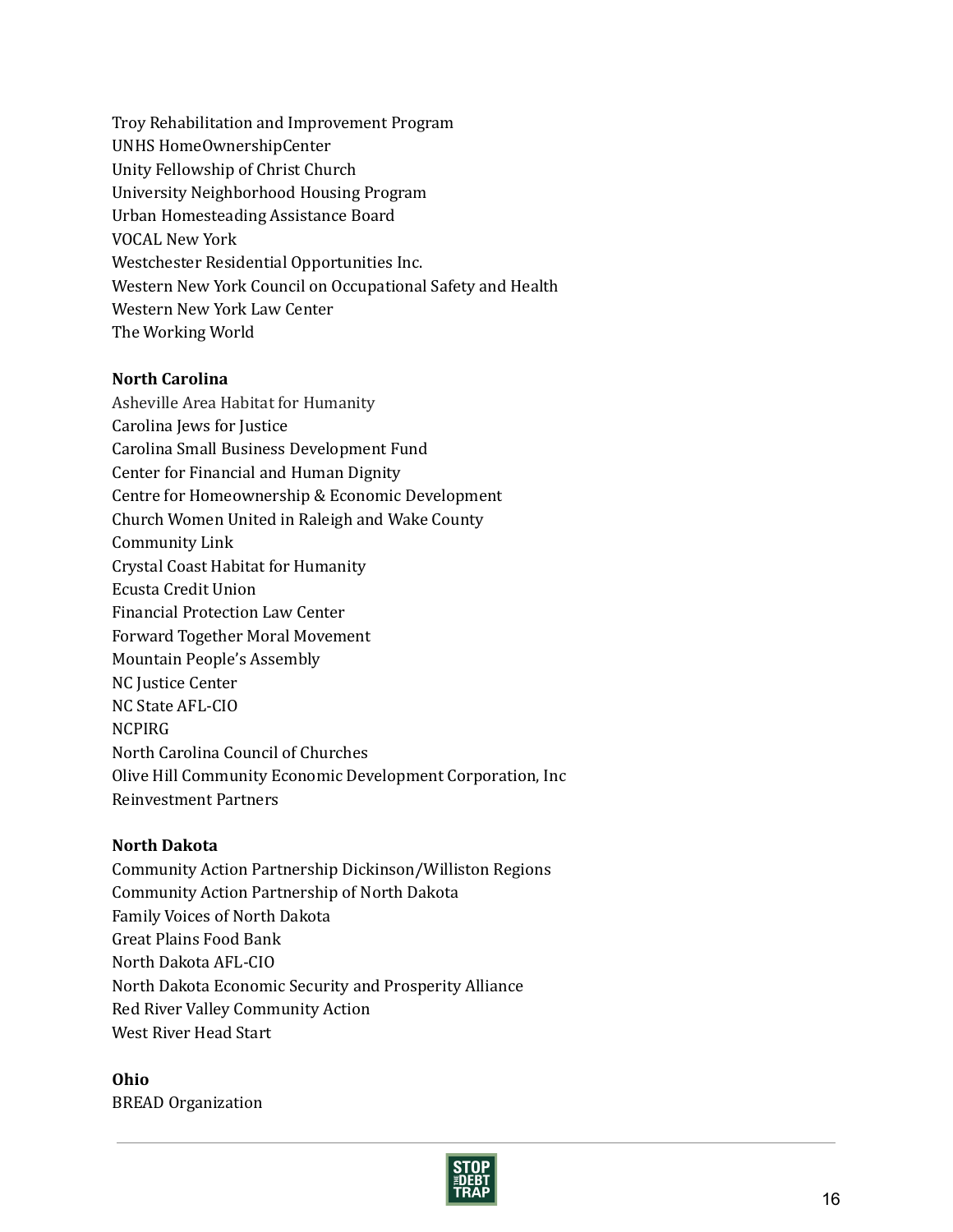CDCRC, Inc. Cleveland Tenants Organization Coalition on Homelessness & Housing in Ohio (COHHIO) Common Good Ohio Communities United for Action Defiance County Residential Housing, Inc. Greater Cleveland Food Bank HOLA Ohio Neighborhood Housing Services of Greater Cleveland NeighborWorks Collaborative of Ohio New Home Development Company, Inc. Northwest Ohio Housing Coalition Ohio Association of Foodbanks Ohio Council of Churches Ohio PIRG Policy Matters Ohio Progress Ohio RESULTS Columbus Sheet Metal Workers' Local 33 Toledo District The Home Ownership Center of Greater Cincinnati Toledo Fair Housing Center Working in Neighborhoods

## Oklahoma

Mosaic United Methodist Church, OKC Oklahoma Women's Coalition Oscar Romero Catholic Worker House Voices Organized In Civic Engagement (VOICE) Education Fund

## Oregon

Equity Atlas, Inc. Hawthorne Auto Clinic Innovative Changes Oregon AFL‐CIO Oregon Center for Public Policy Oregon Coast Community Action Oregon Food Bank Oregon State PIRG UNITE Oregon

Pennsylvania ACTION Housing Inc. BCWAC

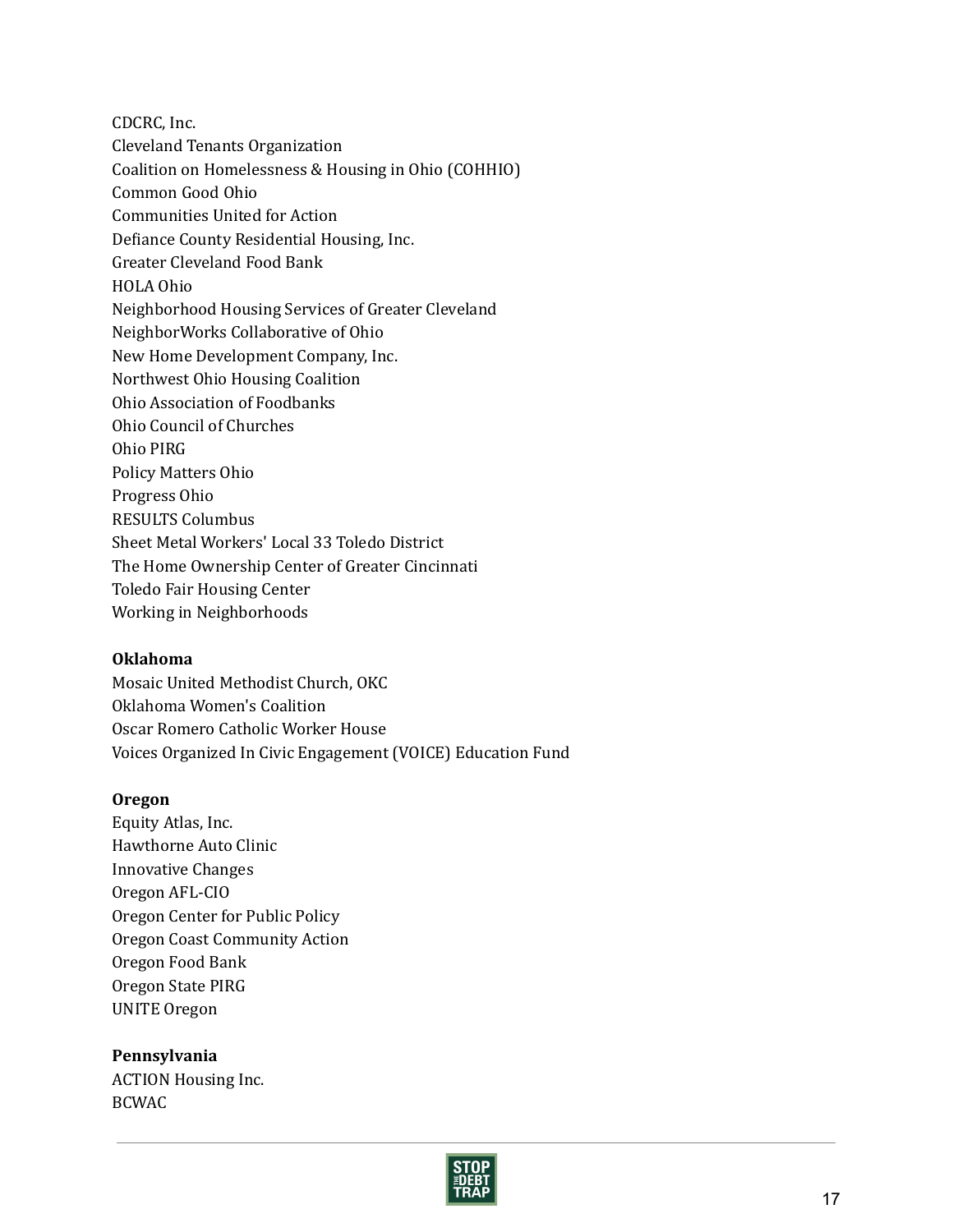Bucks County Women's Advocacy Coalition CADCOM Ceiba Clarifi Community Action Association of Pennsylvania Community Action Committee of the Lehigh Valley Community Legal Services of Philadelphia Essential Energy Family Service of Chester County Habitat for Humanity Pennsylvania Health, Education, and Legal Assistance Project (HELP: MLP) Homeownership Counseling Association of Delaware Valley Housing Alliance of PA Housing Authority in the County of Beaver Just Harvest: A Center for Action Against Hunger Lancaster Lebanon Habitat for Humanity Keystone Progress Keystone Research Center Making Work Pay PA Coalition Mary House, Inc. Military Officers Association of America, Pennsylvania Council of Chapters Montgomery County Community Action Development Commission Nazareth Housing Services Neighborhood Allies Pa AFL‐CIO PathWays PA PennPIRG Pennsylvania Council of Churches Pennsylvania Utility Law Project Philadelphia Unemployment Project Pittsburgh Community Reinvestment Group Reinvestment Fund Southwest (Philadelphia) Community Development Corporation Tabor Community Services THE ONE LESS FOUNDATION The Society of Saint Vincent de Paul ‐ Diocesan Council of Pittsburgh The Society of Saint Vincent de Paul Philadelphia Unitarian Universalist Pennsylvania Legislative Advocacy Network (UUPLAN) Urban Affairs Coalition

## Rhode Island

Amicable Congregational United Church of Christ Community Baptist Church

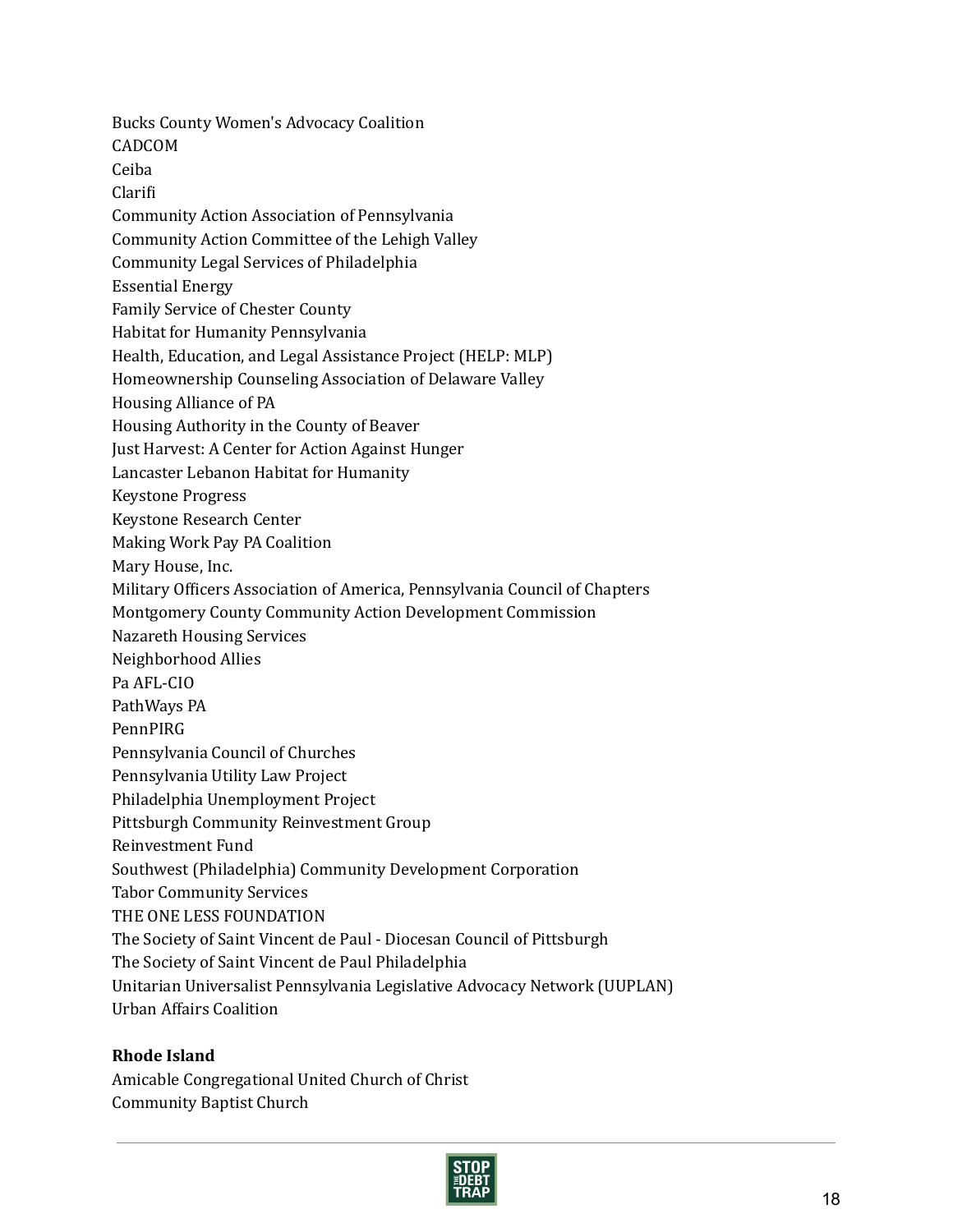First Baptist Church of East Greenwich, RI National Association for the Advancement of Colored People Providence Branch Rhode Island Jobs With Justice Rhode Island State Council of Churches RIPIRG The American Baptist Churches of Rhode Island The Economic Progress Institute The Rhode Island Interfaith Coalition to Reduce Poverty Warwick Central Baptist Church

## South Carolina

AFLCIO SC Appleseed Legal Justice Center South Carolina AFL‐CIO

### South Dakota

No to Usury (South Dakota) South Dakotans for Responsible Lending

### Tennessee

Dominion Financial Management, Inc. New Level Community Development Corp Knoxville‐Oak Ridge Area Central Labor Council Tennessee Citizen Action

## Texas

A2Z Real Estate Consultants Border Interfaith‐ El Paso Brazos Valley Affordable Housing Corp. Brownsville Literacy Center Builders of Hope CDC Calder Baptist Church Calvary Baptist Church Catholic Charities of Southeast Texas Center for Public Policy Priorities Chinese Community Center Christian Restoration Community‐R.C.P. CIS of Cameron County Citizens for Responsible Lending CitySquare East Village Condominium Owners Inc. Faith in Texas Family Promise of East Bell County

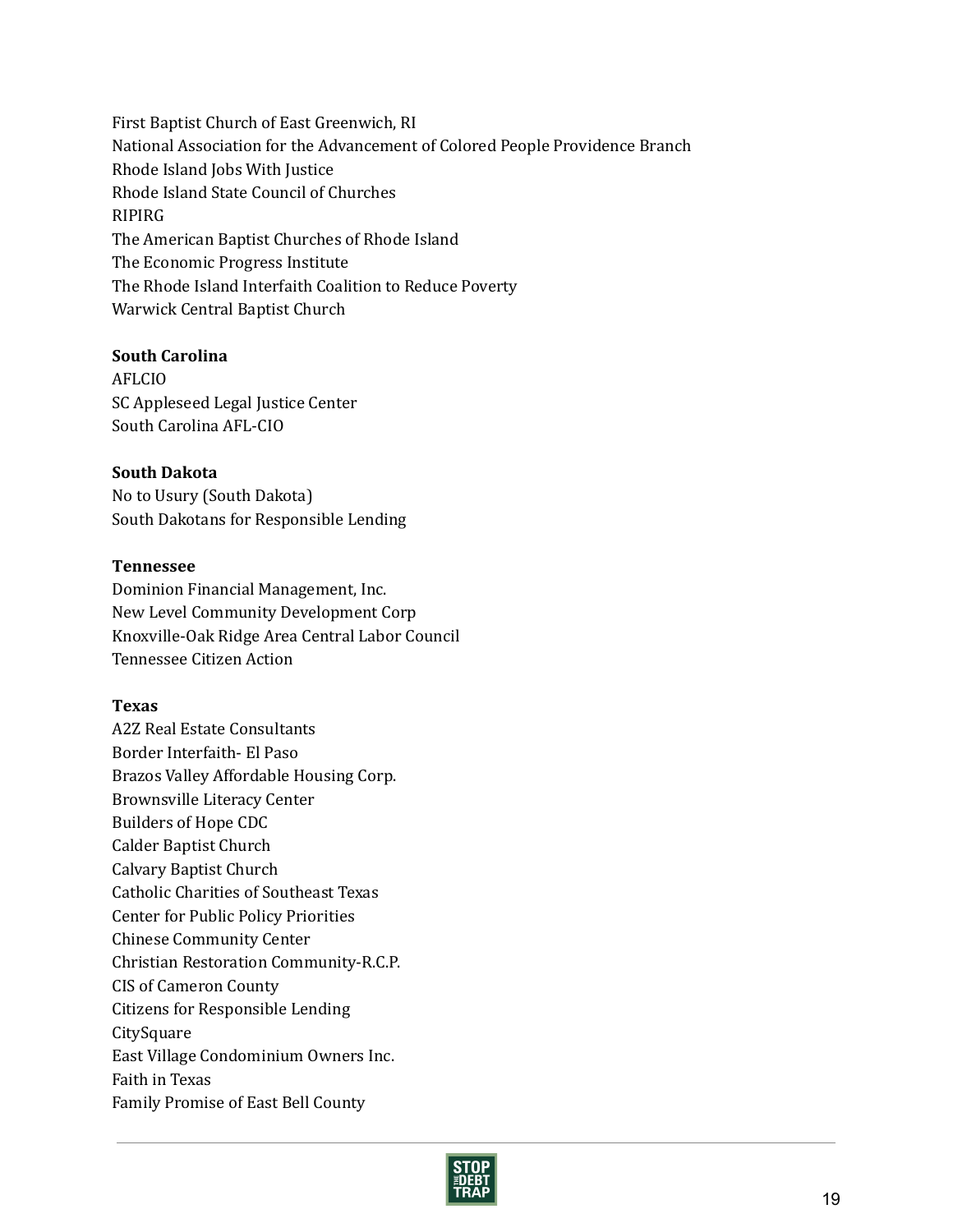Friendship of Women, Inc. Greater Longview United Way Habitat for Humanity of Camp County TX, Inc. Health Services of North Texas Helping Hands Ministry of Belton, Inc. Hispanic Baptist Convention of Texas Home Sweet Home Community Redevelopment Corp Irving Cares Joyce E. Tate REALTORS Longview Interfaith Hospitality Network Mathis Economic Development Corporation Mexican American Unity Council, Inc. Midland CDC New Hope Housing, Inc. RAISE Texas RESULTS Houston US Poverty Self Employed Certified Financial Coach Sr. Phylis Peters from Proyecto Juan Diego St.Vincent de Paul ‐ Sacred Heart Catholic Church Conference Texas AFL‐CIO Texas Appleseed Texas Baptist Christian Life Commission **TexPIRG** The Women's Resource of Greater Houston United Way of Central Texas United Way of Greater Houston United Way of Metropolitan Dallas United Way of Southern Cameron County United Way of Tarrant County United Ways of Texas Valley Interfaith Waco Regional Baptist Association

## Utah

Community Action Partnership of Utah Community Action Services and Food Bank Utah RESULTS Group

# Vermont

Rights and Democracy Three Squares Cafe Inc VPIRG

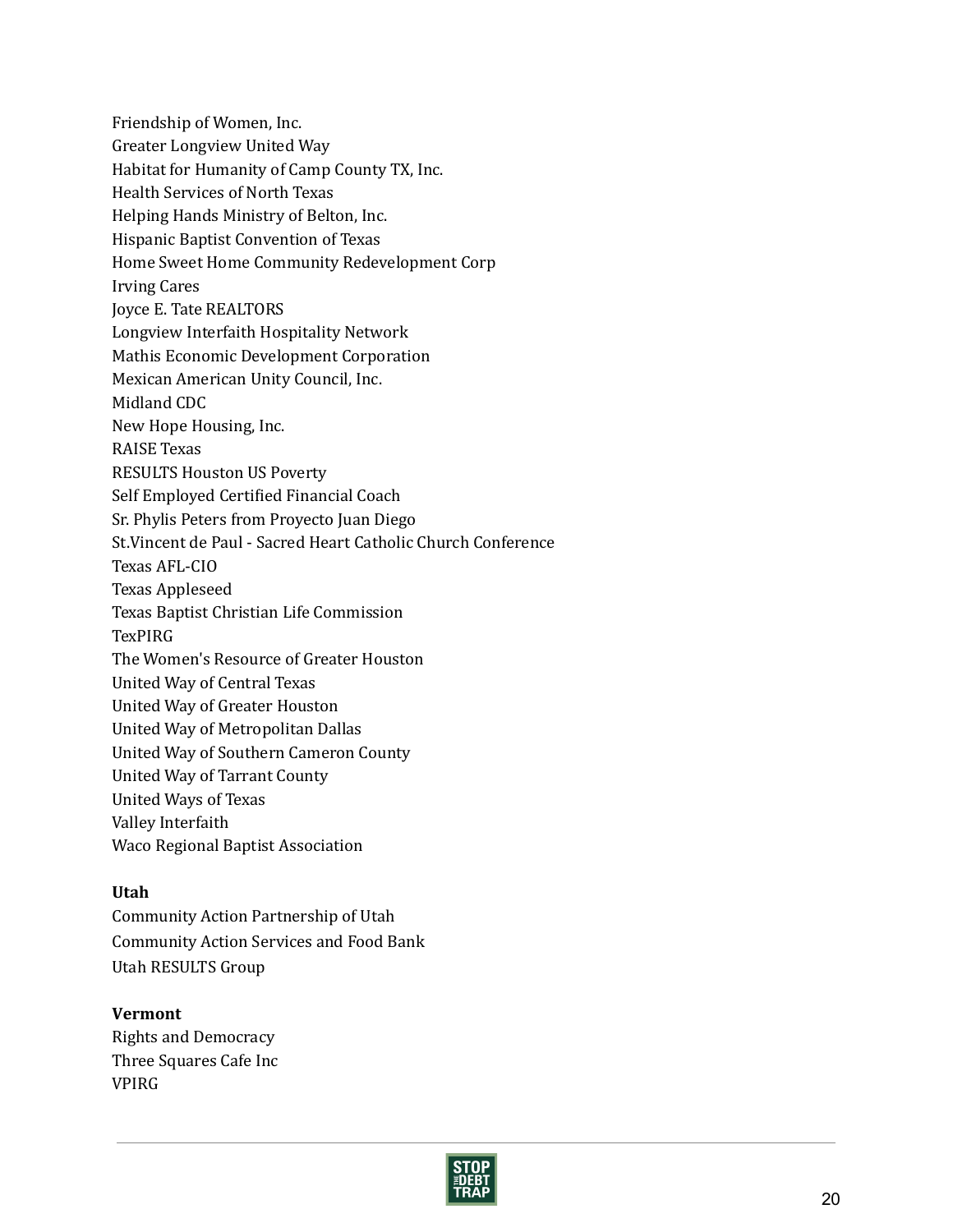## Virginia

Greater Wards Corner Area Business Association Housing Opportunities Made Equal of Virginia, Inc. Legal Aid Justice Center Metta Yoga & Meditation Surovell Isaacs Petersen & Levy PLC The Consumer Law Group, P.C. Valley Interfaith Council Virginia Interfaith Center for Public Policy Virginia Organizing Virginia Poverty Law Center

## Washington

Economic Opportunity Institute Faith Action Network Kulshan Community Land Trust Molly Moon's Homemade Ice Cream North Central Washington Central Labor Council OneAmerica Skagit Habitat for Humanity Solid Ground Statewide Poverty Action Network Washington Community Action Network Washington State Labor Council, AFL‐CIO WashPIRG

## West Virginia

Covenant House of West Virginia Mountain State Justice National Association of Social Workers, West Virginia Chapter Partnership of African American Churches United Way of the River Cities West Virginia AFL‐CIO West Virginia Alliance for Sustainable Families West Virginia Center on Budget and Policy West Virginia Citizen Action Group West Virginia Council of Churches West Virginians for Affordable Health Care WV Economic Justice Project ‐ American Friends Service Committee WV Healthy Kids and Families Coalition WV State Building and Construction Trades

## Wisconsin